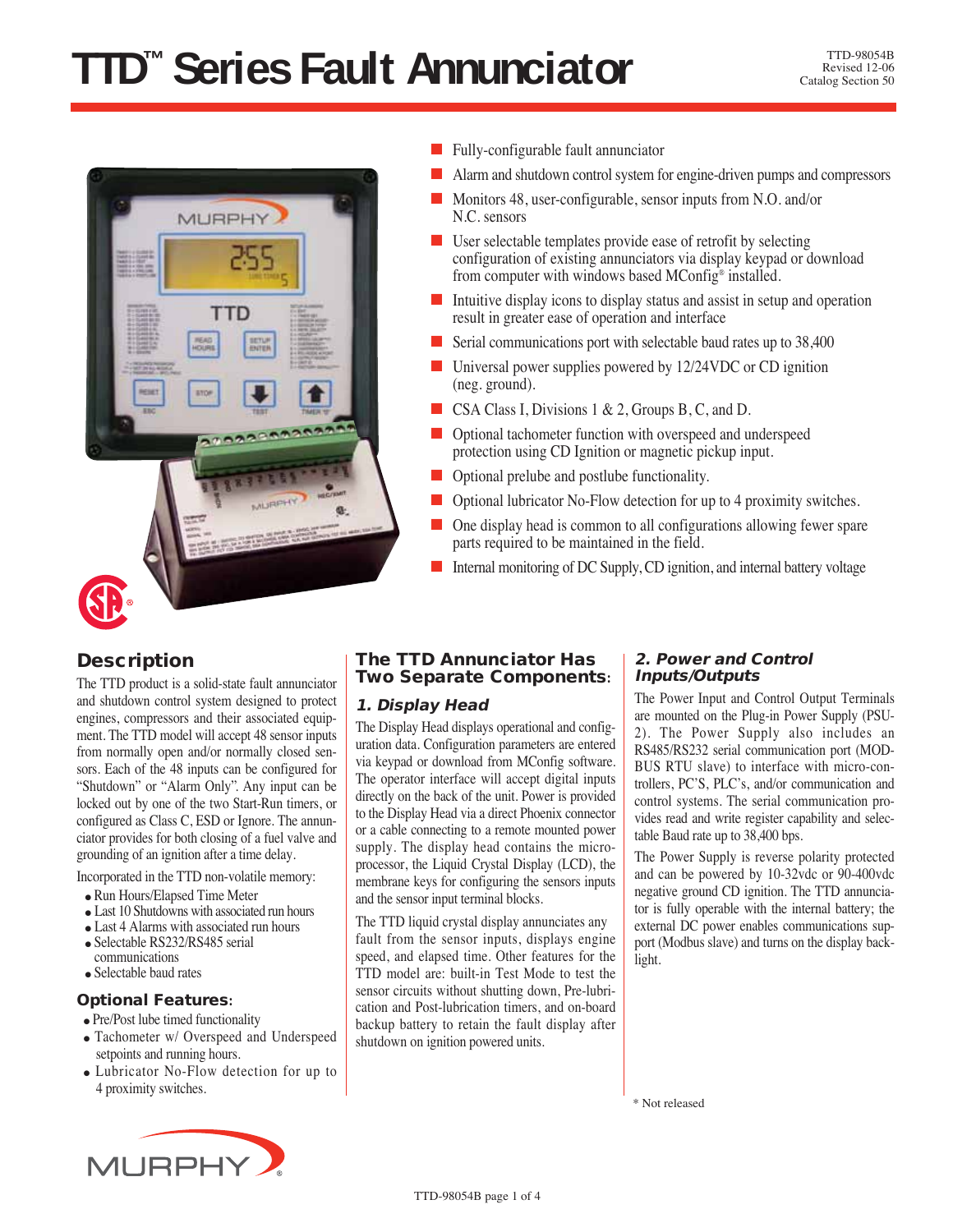## **TTD System**



## **TTD-H Display Head**



**\*** When powered by DC or AC source. Not available for Division 1 (PSU-1).

**(B)**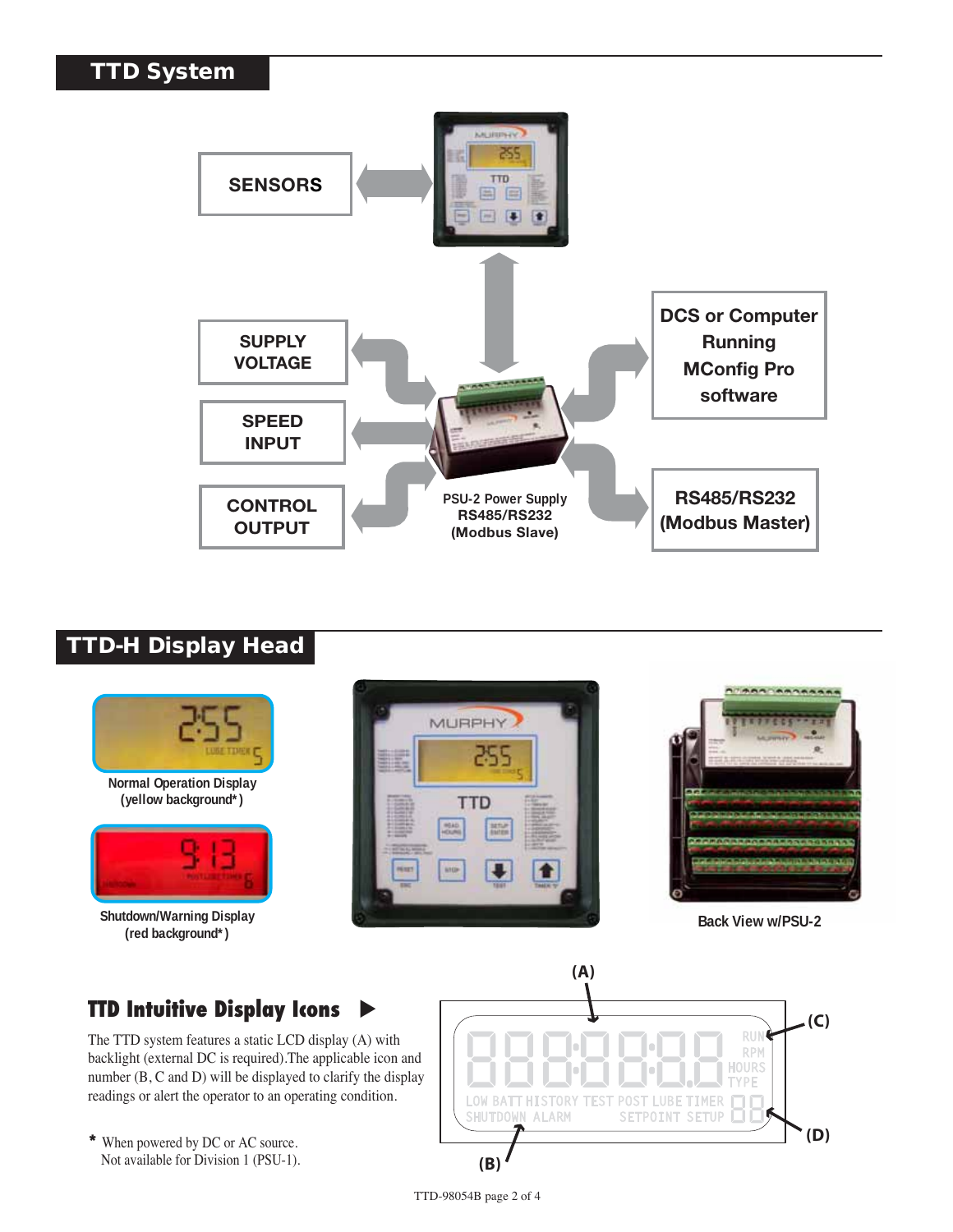## **Specifications**

#### **Power Requirements:**

**PSU-2:** 10-32VDC, 10W (max); 90-400VDC CD Ignition, 750uA @ 100VDC (max) **On-Board Backup Power:** Lithium battery, 6 VDC, 1300 mAh. **Digital Inputs: 48** (a.k.a. Channels) **Sensor Types:** Discrete Input, N.O./N.C., intrinsically safe or non-incendive

#### **Magnetic Pickup Input:**

**One Magnetic Pickup Sensor Input:** 3.6 - 120 VAC, 2-10 kHz.

#### **Outputs:**

**IGN:** 0.4A @ 400VDC(\*) for 5 seconds 0.15A @ 400VDC(\*) cont. duty **FV- :** 0.5A @ 400VDC(\*) cont. duty **ALR:** 0.5A @ 48VDC **AUX:** 0.5A @ 48VDC

#### **Operator Interface:**

**Display Type:** LCD, Static, 80 segment, custom text with LED Backlight **Display Viewable Area:** ~ 2.79 x 1 in. (71.04mm x 25.4mm) **Display Contrast:** Automatic

**Display Backlight:** Yellow (Normal Operation); Red (Shutdown) (Backlight will only be available when unit is powered by DC. **Voltage Level Monitor:** Monitor and display voltage level of DC Supply, CD

Ignition, and internal battery.

**Keypad:** 6 switches: Ridge Embossed, Metal Dome, Tactile 14 Oz. Trip Force **Enclosure Cutout:** 5.25 x 5.25 inches (133 mm).

**Operating Temperature:** -40 to +85 degrees C

**Viewable Temperature:** -40 to +85 degrees C

**Storage Temperature:** -40 to +85 degrees C

**Tachometer Accuracy:**  $\pm 0.5\%$  of the display reading or  $\pm 1$  RPM, whichever is greater. **Resetable Hourmeter Range:** 0 to 65535 hrs.

**Non-Resetable Hourmeter Range:** 0 to 65535 hrs.

**Hourmeter Accuracy:**  $\pm 1$  hour per year.

(\*) *CSA approved for 250VDC maximum.*

#### **Communication Ports: 1**

A single bi-color (GREEN/RED) LED is provided to give visual indication of active transmit and receive traffic. Only one connection will be active at any time. **Interface:** Factory configured for RS485; field-selectable for RS232 or RS485. **Baud/Configuration:** 9600, 19.2K, 38.4K(\*\*);N,8,1;N,8,2 **Protocol:** Modbus (Slave) **Connection:** There are 2 screw terminal connectors for RS485. There are 2 screw terminal connectors for RS232. There is 1 screw terminal common for both ports labeled as GND.

#### **Third Party Approvals:**

**TTD-H, PSU-2:** CSA Class I, Division 2, Groups B, C, and D.

#### **Intuitive Display Icons:**

Display status and assist in setup and operation resulting in greater ease of operation and interface. The appropriate icon will turn on to indicate unit status or navigation through the setup features.

- **RUN**  Run mode **RPM** – Screen Value **HOURS** – Screen Value **TYPE** – Channel Type Configuration **LOW BATT** – Low Battery Warning (displayed when condition exists) **HISTORY** – Shutdown History **TEST** – Test Mode **LUBE** – Pre-lubrication Timer **POSTLUBE** – Post-lubrication Timer **SHUTDOWN** – Stop Mode **ALARM** – Alarm(s) Warning (displayed when condition exists) **SETPOINT** – Edit Set-point Value **SETUP** – Setup Menu(s)
- (\*\*) *38.4K Baud will not be available when IGN input is selected as the source for RPM calculations. When MPU is selected, this feature is available for selection.*

# **Display Head Dimensions**